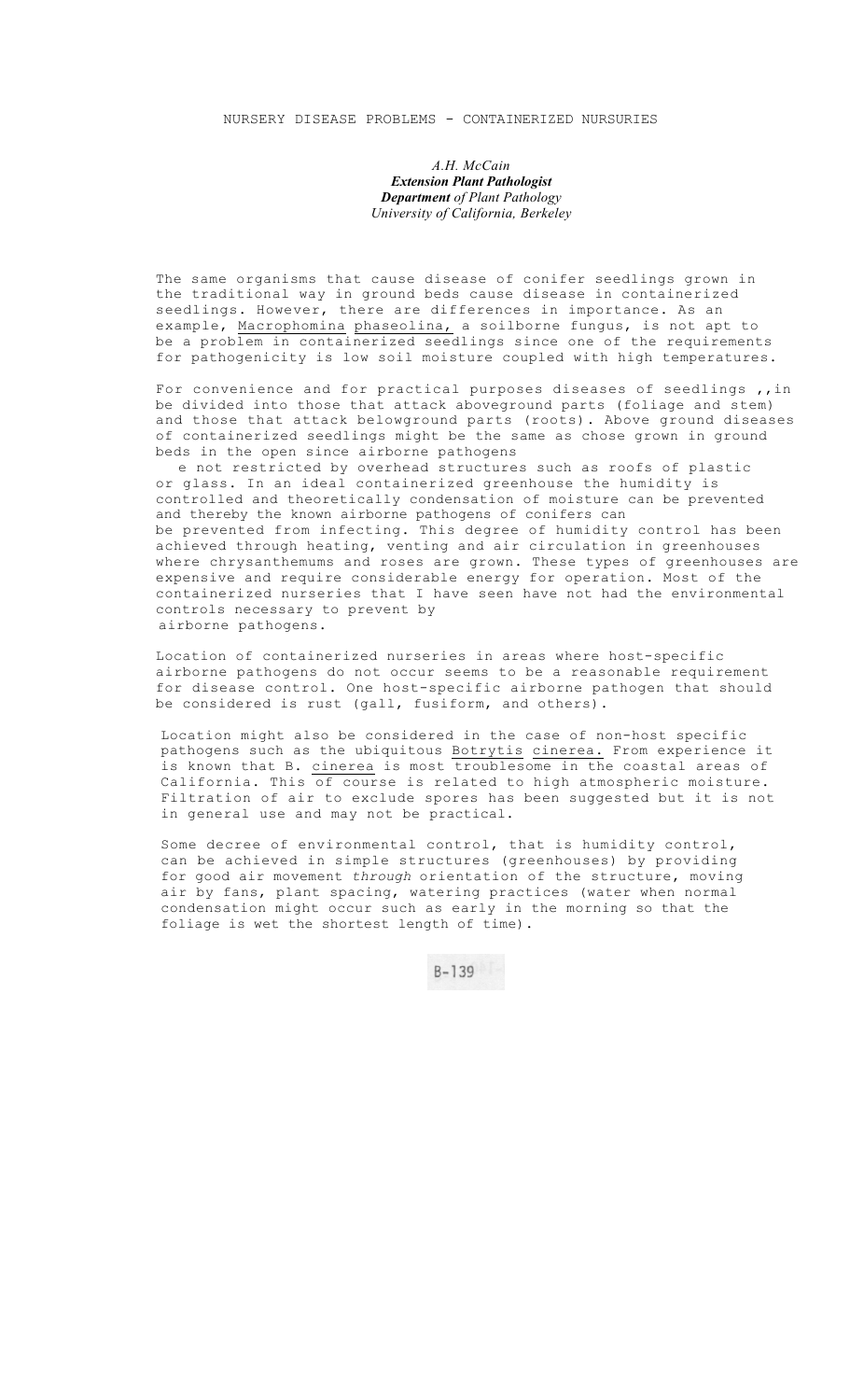Fungicides can be very helpful in controlling grey mold cased by Botrytis cinerea. Where tolerance is not a factor benomyl  $2$  is the outstanding fungicide. However, where the fungus has developed tolerance to benomyl, it is reported that the disease can become more intense with continued use of the fungicide. Chlorothalonil<sup>3</sup> is effective against B. cinerea and several other pathogens of conifers. Mancozeb 4 is also effective in the same way. Dicloran<sup>5</sup> was the outstanding fungicide in a trial to control grey mold of redwood seedlings but it is not registered for use on conifers. I believe that it is desirable to alternate fungicides. There are two reasons for this. First, levels toxic to the plant are less likely to build up and, second, there is much less opportunity for selection of tolerant fungi. A number of growers are successfully controlling grey mold by application through the overhead watering system. The fungicide is usually applied at the end of the irrigation cycle.

The most important belowground or soilborne pathogens are Pythium spp., Rhizoctonia solani, and Fusarium oxysporum f. pini. Both Pythium and Rhizoctonia are present in practically all agricultural soils. Fusarium oxysporum f. pini, while perhaps not as widely distributed, has been implicated in death of containerized seedlings (Sequoia gigantea in California). All three can be eliminated from soil by heat or chemical fumigation. Recontamination by Pythium and somewhat less by Rhizoctonia is common, if not the rule. Peat can be and often is infested with Pythium and Rhizoctonia. For this reason, nurseries experiencing problems should consider treating the growing mixture.

All plant pathogens are killed in moist soil held at 60 C (140 F) for 30 minutes. High treatment temperatures are not desirable because many beneficial organisms which survive the 60 C treatment are killed. Ordinary steam treatment of soil rarely heats the soil much over 93 C (200 F). This is because air is entrapped in the soil. By intentionally combining air with steam lower treatment temperatures can be achieved. This can be accomplished in large transit-type cement mixers adapted for mixing soil. Steam is simply injected into the mixer until the desired temperature is reached.

 $2$  Benomyl = methyl 1-(butylcarbamoyl)-2-benzimidazole carbamate; sold as

Benlate®, Tersann 1991.<br><sup>3</sup> Chiorothalonil = tetrachloroisophthatonitrile; sold as Daconil 2787® Bravo®

 4 Mancozeb = a coordination product of zinc ion and manganese ethylenebisdithiocarbamate; sold as Dithane M-45®, Manzate 2000,

5 Fore®.

Dicloran = 2,6-dichloro-Il-nitroaniline; sold as Botrann.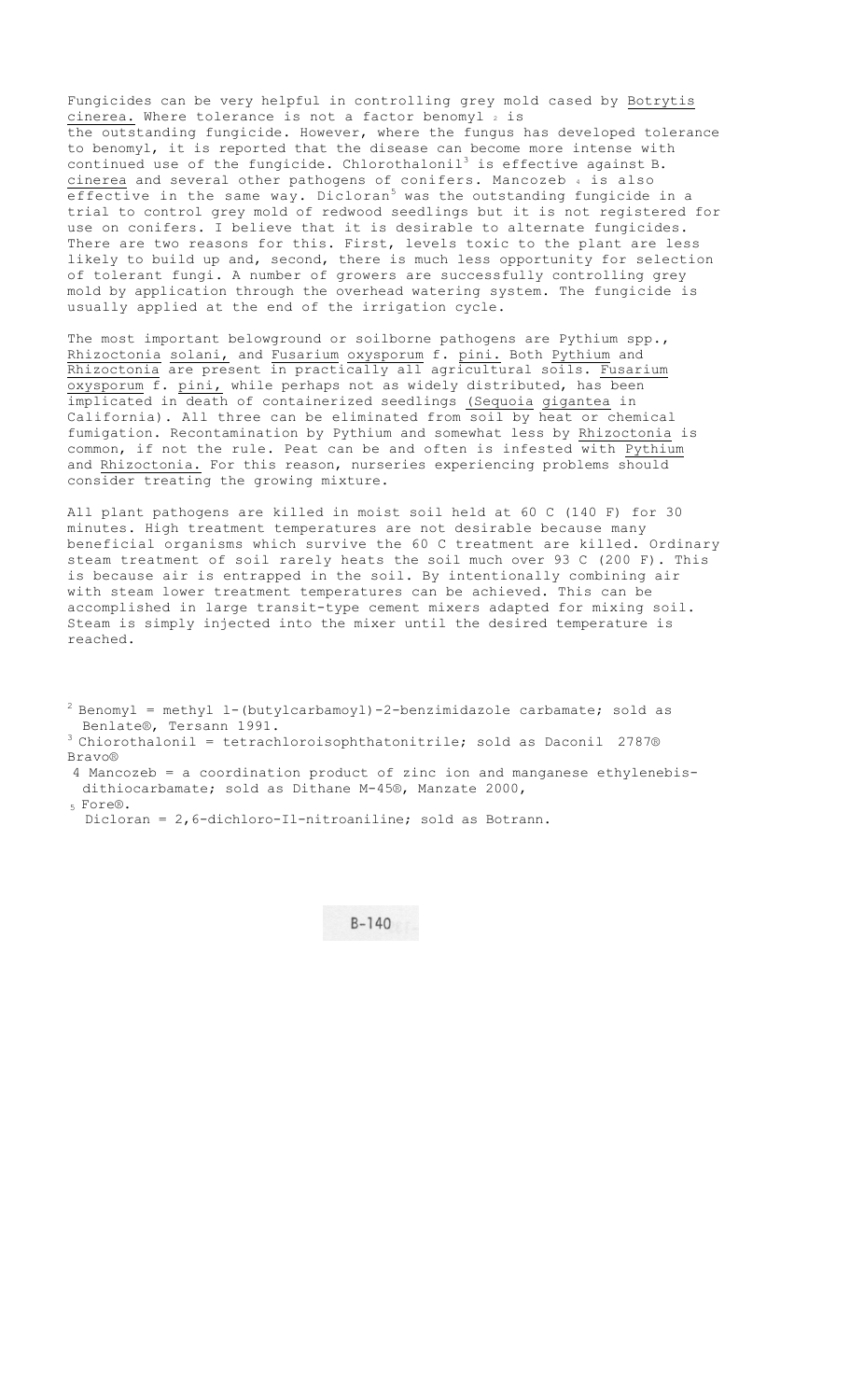Specially designed blowers and valuing devices are available for treatment of soil in open containers or carts with plenums In the bottom for uniform distribution of the steam (Lindig®).

The most useful fumigant for treatment of soil mixtures is methyl bromide because it is fast acting, diffuses rapidly throughout the soil mass and dissipates when confinement is terminated. It must be confined and this is usually accomplished using polyethylene sheets. It should be pointed out that polyethylene sheeting is not impermeable to methyl bromide gas and losses through the film are significant, especially in the thinner sheets. Four mil (0.004 inch) thickness is probably best for pile treatment. When the gas is injected into field soils, a 2 mil cover seems to be sufficient. The amount required under a 2 mil thickness cover is greater than that required when a 4 mil cover is used.

Metham-sodium, also known as SMDC (sodium N-methyldithiocarbamate) sold in the U.S. as Vapam®, is another fumigant sometimes used. It is a liquid that can be injected or mixed with water and drenched into the soil. It can also be used in "cement" mixers and in some other ways. Dazomet, also called DMTT (tetrahydro3,5-dimethyl-2H, 1,3,5-thiadiazine-2-thione), is generally sold as a powder (Mylone®) but is also available as a liquid concentrate. It is similar to metham-sodium in that in moist soil both breakdown to form MIT (methyl isothiocyanate), the volatile toxicant. Diffusion of MIT is not as rapid as methyl bromide and the treatment time is longer. For best results, a gas-proof cover of polyethylene should be used when treating nursery soils.

MIT is also available dissolved in chlorinated C hydrocarbons (Vorlex®=20% MIT, 80 % chlorinated C hydrocarbons). It must be injected into soil and is not particularly adaptable to bulk treatment of soil.

Chloropicrin (trichloronitromethane) is now generally used in combaination with methyl bromide; it also must be injected as MIT because of slow diffusion. While methyl bromide-chloropicrin combinations have proven to be most effective for treatment of ground beds in conifer nurseries, the mixture is not suitable for bulk treatment of soil.

Methan sodium, dazomet, MIT, and chloropicrin all require about two weeds for treatment and aeration.

I mentioned that recontamination is the rule and treated soil is more readily recolonized than non-treated soil. It is very important that treated soil be protected from contamination.

Sanitation is the name of the game. But in spite of sanitation, some Pythium may "get in". Certain soil fungicides have been very helpful in preventing recontamination of soil and in controlling Pythium and Rhizoctonia.

Ethazol, 5-ethyoxy-3-trichloromethyl-1,2,4-thiadiazole, is sold as Terrazole®, Truban® and in combination with thiophanatemethyl

 $B-141$